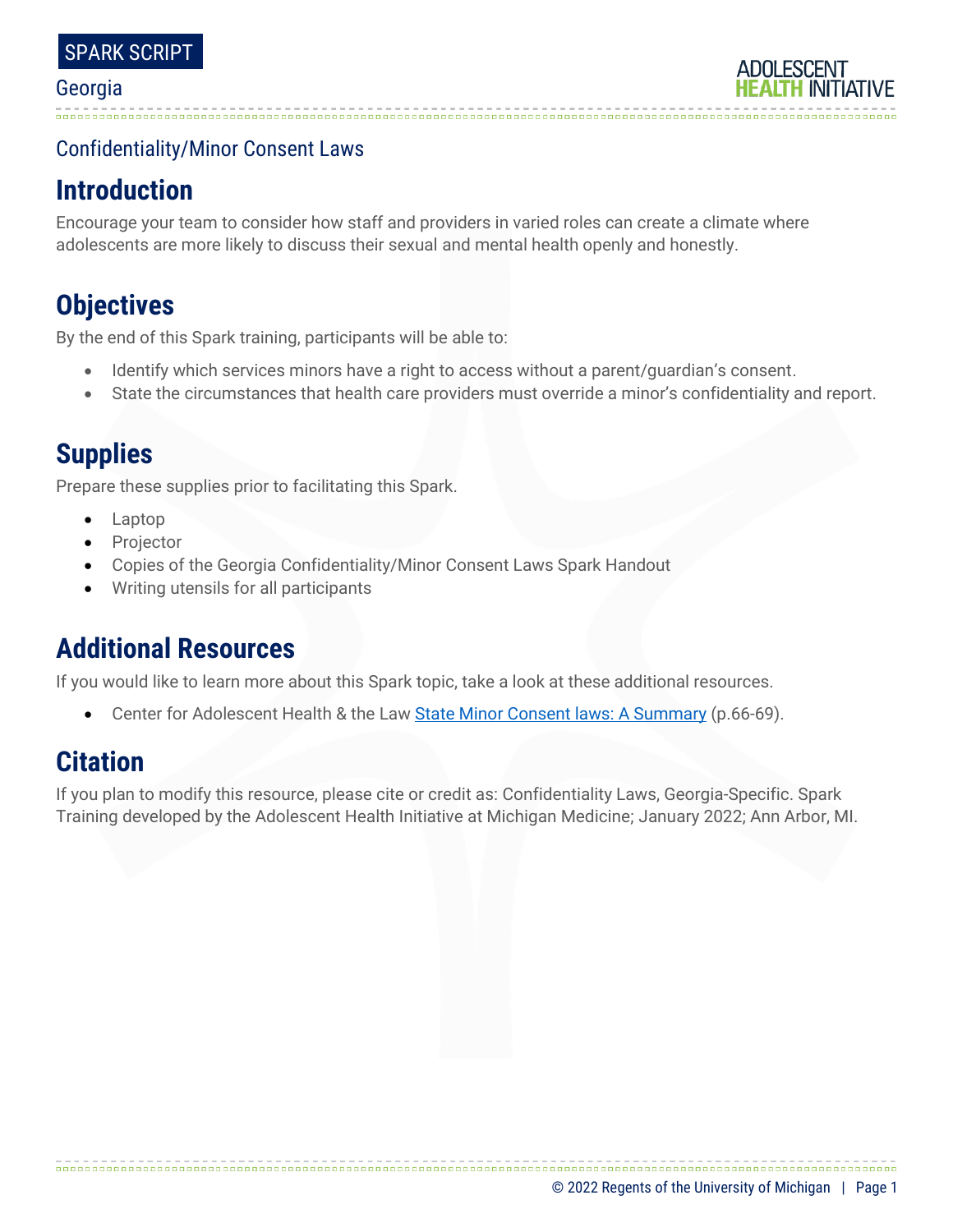



## **Intro/Hook** (3 minutes)

## $\Box$  1 – TITLE SLIDE

Today we are going to do a 15-minute mini-training, also called a Spark. As youth-serving professionals, it is important that we understand adolescent confidentiality and minor consent. This training is intended to be an overview of the most relevant laws on confidential services for teens.

Each person here will have times where we need to know and comply with consent and confidentiality laws, though it's different for our various roles. For each law and scenario we discuss, try to think about how it applies to your role. To get us started, let's review a case scenario.

### 2 – CASE SCENARIO: SHAY, 15 Y/O GIRL

**This is Shay, who is 15. She is here today because of a sore throat. During her visit, the** clinician found out that she is concerned about having an STI. Shay says she is worried her mother will kick her out of the house if she knows Shay is sexually active. How does the right to confidentiality help or hurt Shay?

Give participants a moment to respond to the question on the slide. You may choose to have discussion here or just have people think about it.

Usually, not all of this patient information is available to everyone who comes into contact with her. When we know more details about a patient, does it affect how we feel about the patient's right to confidentiality? Even though we know the law says we need to provide certain confidential services to teens without a parent's permission, it can be challenging when we think parents should be involved. What can go wrong if we accidentally break confidentiality?

Have a couple of people respond briefly. Main point: If we don't follow the laws, it can have a negative impact on teens.

Many teens choose to include their parent or guardian in decisions about their health. For some teens, however, having the option of certain confidential services makes it more likely that they will seek care when they need it. For instance, Shay would probably be more likely to get tested for STIs and possibly get a method of contraception if she's assured her mother's permission is not required.

# **Key Concepts** © (11 minutes)

© 2022 Regents of the University of Michigan | Page 2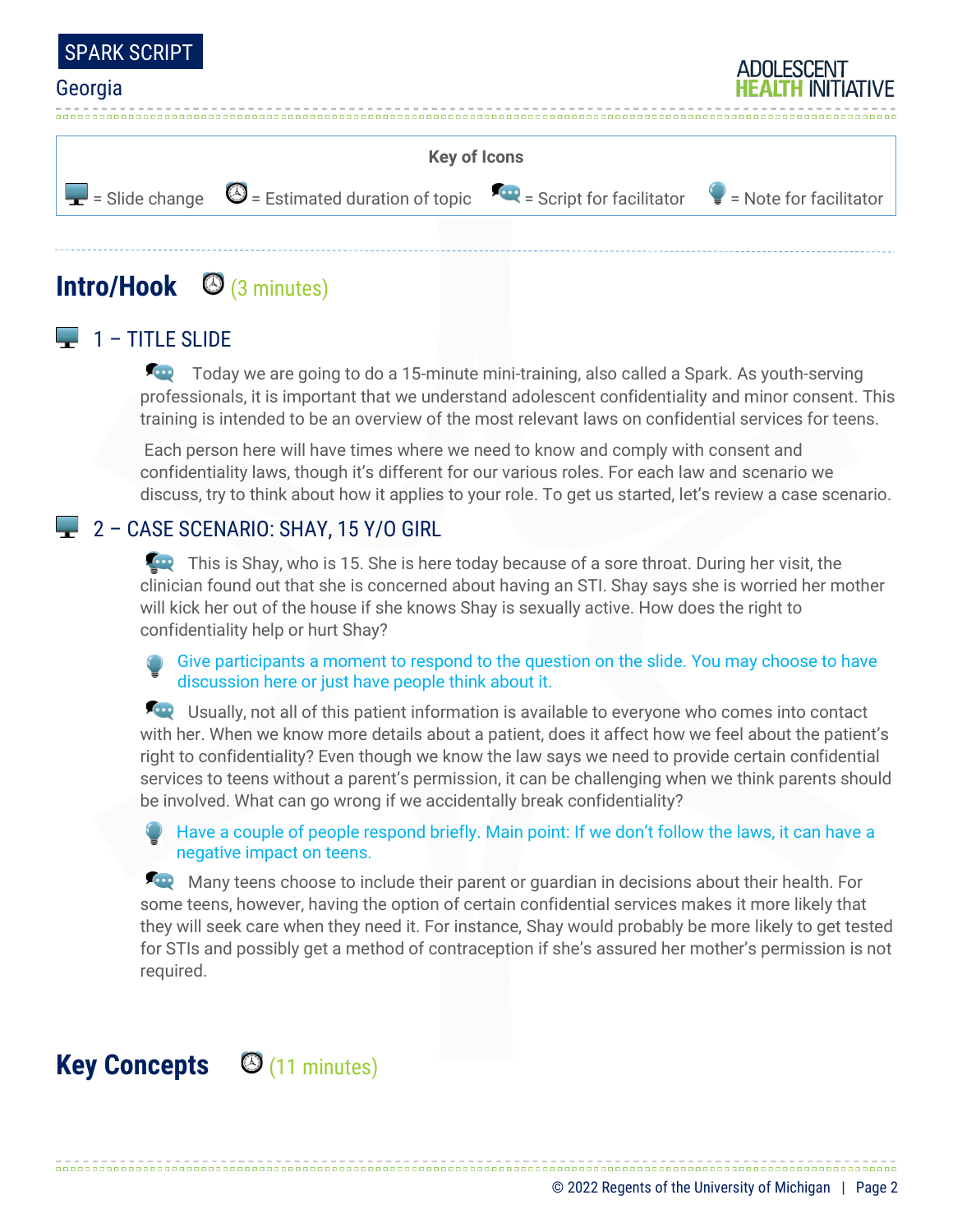

### $\Box$  3 – IMPORTANT DEFINITIONS

Before we review the laws, it's important to recognize the difference between consent and confidentiality.

- **Consent** is permission to act. In general, a parent or legal guardian must give their permission or "consent" – before their minor child can receive a medical service. However, there are important exceptions where a minor can consent to their own care, without a parent's permission. We will discuss these exceptions today.
- **Confidentiality** refers to how health care providers and staff keep certain information private.
- **Consent does not equal confidentiality**.
	- $\circ$  Even if a minor is allowed to consent to a service without a parent's permission, it does not necessarily mean that the provider is required to keep it confidential.
	- $\circ$  So, laws can protect a minor's right to access a specific service, like contraception, but often, it's up to health care providers and staff to protect a minor's confidentiality.

### 4 – GA LAW: PARENTAL CONSENT EXCEPTIONS

As this slide says, a parent or legal guardian must provide consent on behalf of a minor (under age 18) before health care services are provided, with nine important exceptions.

The exceptions are based on either:

- Status (for example, legal independence from parents/guardians), or
- The type of service requested (such as certain sexual health services).

Pass out the "Georgia Minor Consent & Confidentiality Laws" handout.

### $\Box$  5 – GA LAW: MINOR CONSENT BASED ON STATUS

Here's a handout that explains Georgia's minor consent and confidentiality laws. As we see in the top section, Colorado law allows certain minors to consent to services based on their **status**. This includes:

- A minor may consent to health care services without a parent/guardian's permission if they are**:**
	- o Legally married and
	- o Pregnant and
	- o Emancipated by court order.
- A minor who is **legally married** may consent to health care services.
- A **pregnant minor** may consent to prenatal, delivery, and post-delivery care.
- In Georgia, a minor who is living independently from their caregivers must have a court order indicating **emancipation**.
- Are there any questions about the **status** of minors who can consent to services without a parent or guardian's permission?

### 6 - GA LAW: MINOR CONSENT BASED ON SERVICE

Note: statements are animated to appear one after each click, with the answer showing after the last click. Read each statement aloud before advancing to the next one.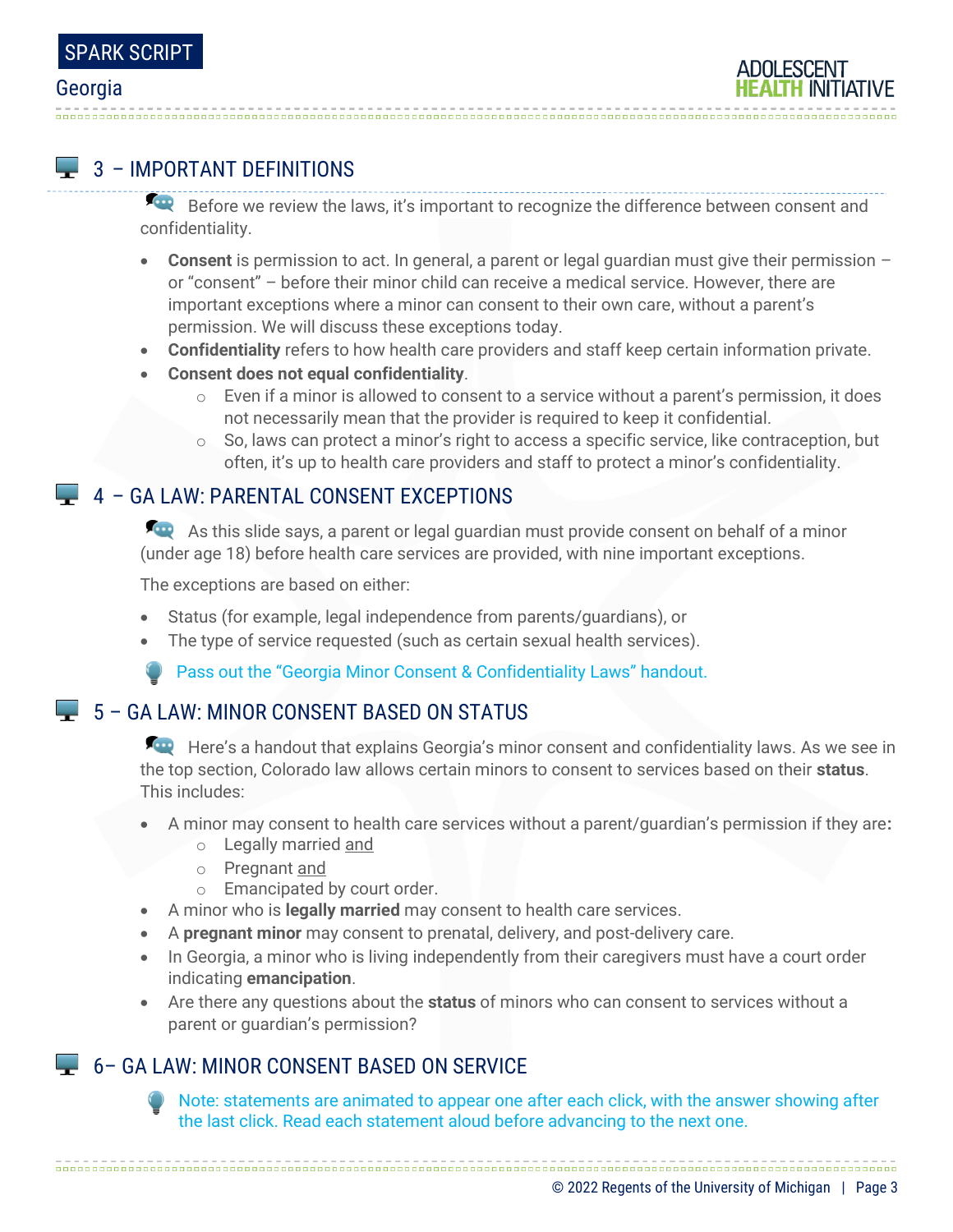

Now let's look at the **services** any minors can receive without parental or guardian consent.

#### Advance slide

- 1. Emergency medical, surgical, hospital, or health services IF the parent/legal guardian cannot be reached or is not readily available.
- **Advance slide** 
	- 2. Contraceptive and family planning services, including emergency contraception.

#### **Advance slide**

3. Testing, treatment, and prevention of sexually transmitted infections (STIs), including HIV.

#### Advance slide

4. A minor may consent to an abortion. However, the minor's parent(s), legal guardian, or relative must be notified at least 24 hours in advance.

#### Advance slide

5. Pregnancy and prenatal care, as previously mentioned.

#### Advance slide

6. Drug abuse treatment and services, including alcohol

Are there any questions?

### $7 - HPV$  VACCINES

Can a minor in the state of Georgia give consent for the HPV vaccine?

Per Georgia statute, minors are required to have parental consent to receive ALL vaccines, including HPV.

So the answer in Georgia is no. A minor cannot consent for the HPV vaccine. To get any vaccine, a parent or legal guardian must provide consent.

### $\Box$  8 – REPORTING

 $\mathbb{R}^n$ 

Now we're going to review when a minor's confidentiality must be overridden. Health care providers must override the minor's confidentiality and report…

- o If there is suspicion of abuse or neglect; also
- o If the minor poses a danger to themselves or others;
- $\circ$  If the minor has had oral or sexual intercourse with a person more than 5 years older; or
- $\circ$  If the minor has had oral or sexual intercourse with a person more than 5 years younger. Note: There is no state statute that requires providers to ask minor patients the age of their sexual partners.

### 9 – INFORMING THE PARENT

**There are a few circumstances where a provider is <b>permitted** (but not always required) to notify a parent. In each of these contexts, the provider may exercise discretion in deciding whether telling a parent is in the best interests of the minor.

1. A provider may inform the minor's parent/legal guardian of the minor's decision to get STI testing and/or care, but is not required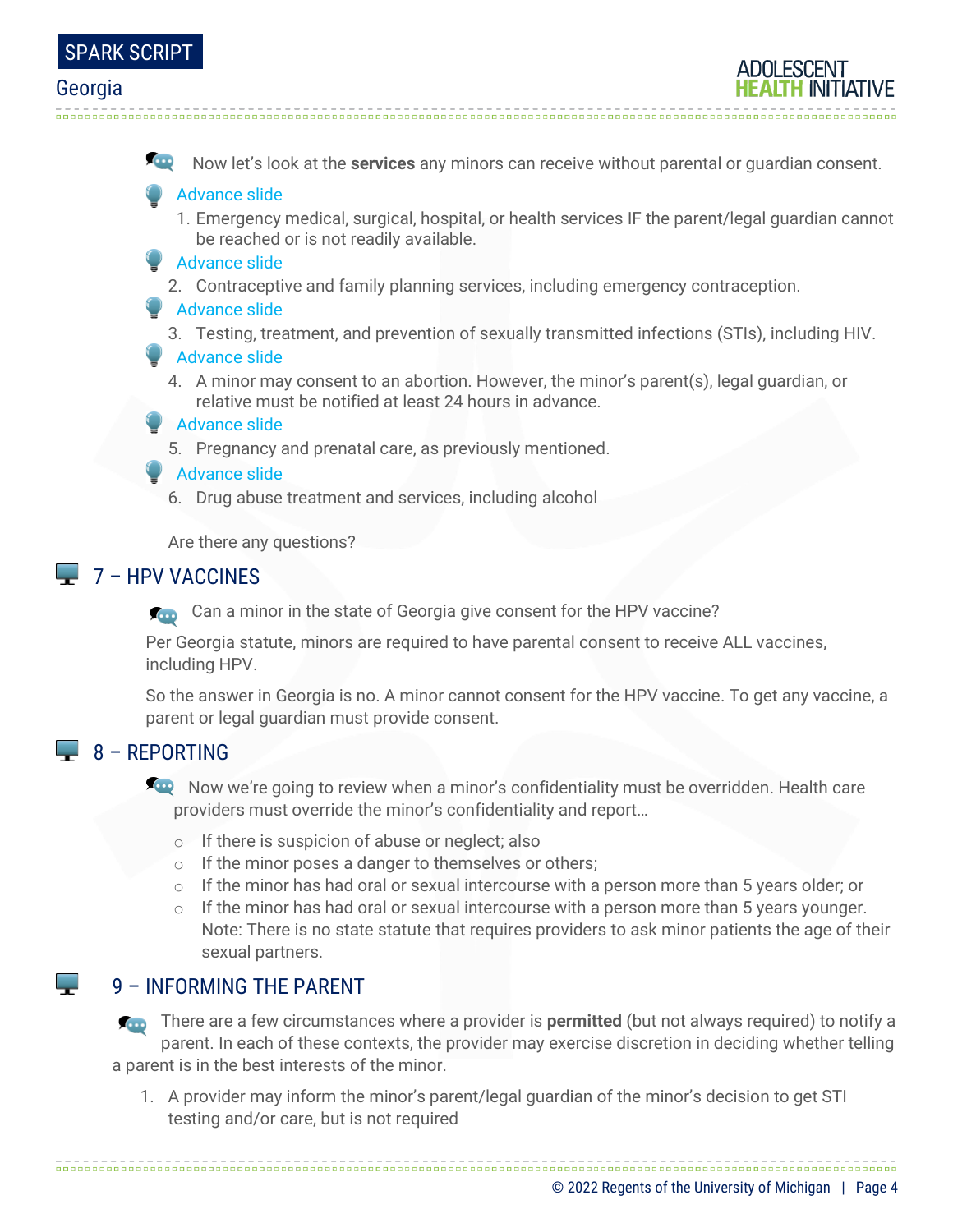

2. Treatment for drug abuse, including alcohol

Again, this part of the law allows a provider to tell a parent about these specific confidential services if it's in the best interest of the young person.

The provider is required to tell the minor's parents about services in the following circumstance:

1. Abortion services require at least a 24 hour notice to parent/legal guardian before services can be performed.

Note: It is recommended for providers to encourage the adolescent to involve a parent/legal guardian whenever possible.

### 10 – CASE SCENARIO: SHAY, 15 Y/O FEMALE

Let's go back to our 15-year-old patient, Shay, and answer these questions together as I read through them.

- Can Shay receive STI testing without a parent's permission? [*Answer: Yes, in GA, minors can consent to STI testing without a parent/guardian's consent.]*
- Can she receive STI treatment? [*Answer: Yes, in GA, minors can consent to STI treatment without a parent/guardian's consent.]*
- If Shay's mother calls the clinic to ask if Shay received an STI test, can this information be released? [*Answer: No. When a minor is consenting to confidential services, as noted prior, HIPAA is applied and information cannot be released to anyone unless the minor consents.]*.

### 11 – ACCESSING RECORDS

**In general, a minor's parent/legal guardian is authorized to access the minor's medical records.** 

However, a minor's confidentiality may be protected if:

- 1. The parent/guardian's consent was not required for the service. So, for any of the special confidential services we've discussed today, a health care provider or staff is allowed to protect a minor's confidentiality.
- 2. When the minor obtains care by direction of the court.
- 3. The parent/guardian consented to a confidential relationship between the minor and health care provider.
- 4. The health care provider believes the minor is being abused or neglected by the person requesting information or may be harmed by disclosure of information to that person.

# **Application** (1 minute)

## 12 – CASE SCENARIO: GIOVANNI, 17 Y/O MALE

Let's take a look at one last scenario. Giovanni is a 17-year-old male who is struggling with a substance use disorder but doesn't want to tell his parents.

**In August 1** Is Giovanni allowed to get outpatient counseling for substance use without a parent's consent?